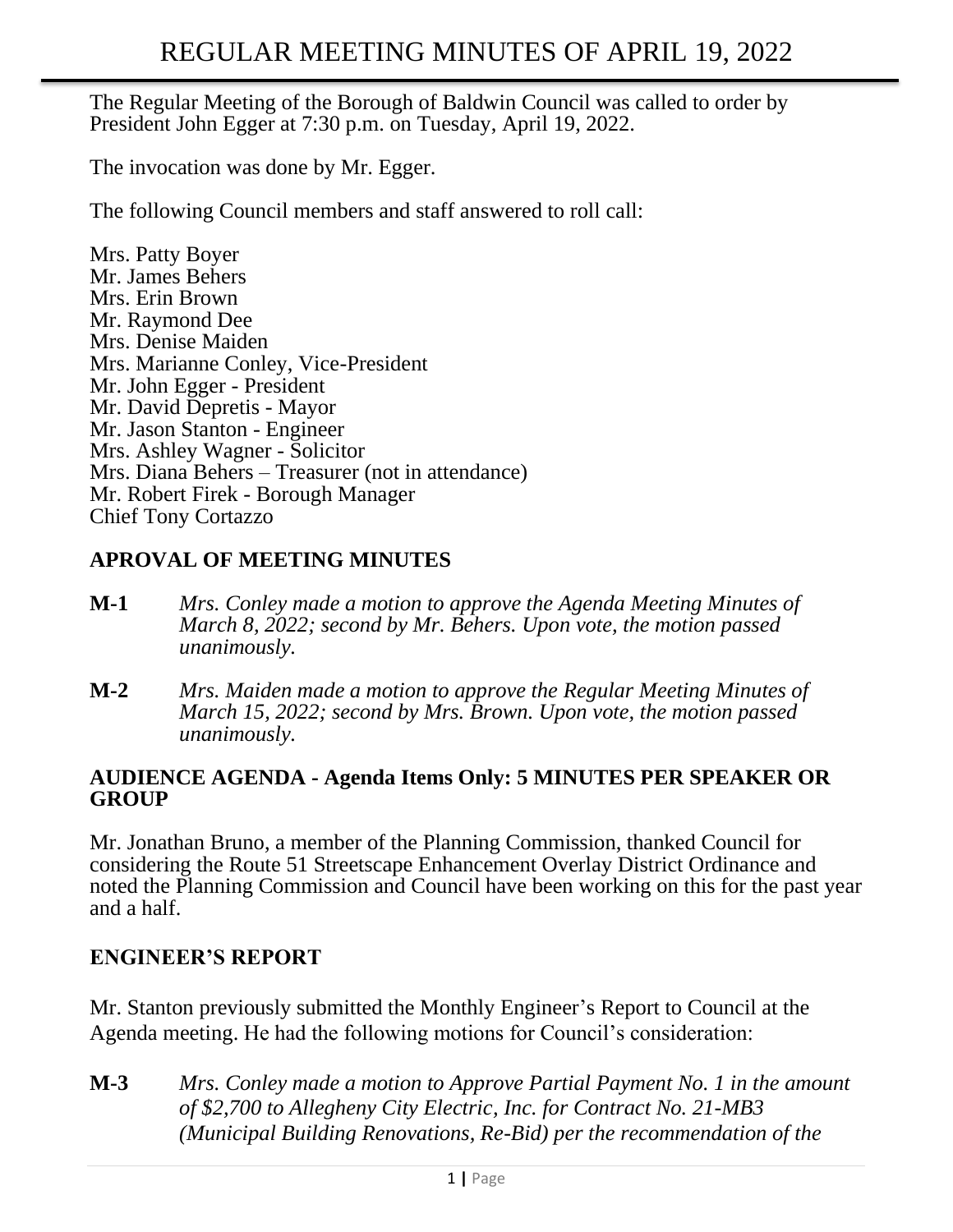*Borough Engineer; second by Mrs. Maiden. Upon vote, the motion passed unanimously.*

- **M-4** *Mrs. Conley made a motion to Approve Partial Payment No. 1 in the amount of \$46,774.44 to Stefanik's Next Generation Contracting Co., Inc. for Contract No. 21-S1 (Blossom Hill/Rear Charlotte Sanitary Sewer Repairs) per the recommendation of the Borough Engineer; second by Mr. Behers. Upon vote, the motion passed unanimously.*
- **M-5** *Mrs. Conley made a motion to Approve Bond Reduction No. 5 for Baldwin Apartments from \$10,000 to \$0.00. This is a final release of all remaining funds for this development per the recommendation of the Borough Engineer; second by Mrs. Maiden. Upon vote, the motion passed unanimously.*

# **SOLICITOR' S REPORT**

Mrs. Wagner provided the Solicitor's Report last week. She added that a public hearing will be held at the May 18, 2022 Council meeting pertaining to an intermunicipal liquor license transfer request. This hearing will need to be advertised to inform the public.

- **M-6** *Mrs. Conley made a motion to Add a motion to the agenda; second by Mr. Behers. Upon vote, the motion passed unanimously.*
- **M-7** *Mrs. Conley made a motion to Advertise for a public hearing regarding an intermunicipal liquor license transfer of PLCB License R-8866; second by Mrs. Maiden. Upon vote, the motion passed unanimously.*

Mrs. Wagner asked if there were public comments on the motion, since it was not originally on the agenda. None were asked.

### **MAYOR'S REPORT**

The Mayor provided information from the Police Monthly Activity report from March 2022:

> Calls to Police: 726 calls Fees collected: \$3,608.00 Arrest Totals: 17 Citations/tags: 81

#### **ADMINISTRATION**

Mr. Firek presented his [Manager's Report](https://drive.google.com/open?id=0BwpnQ0n2QiS-ckRqemF5S296R00) last week and had the following motions for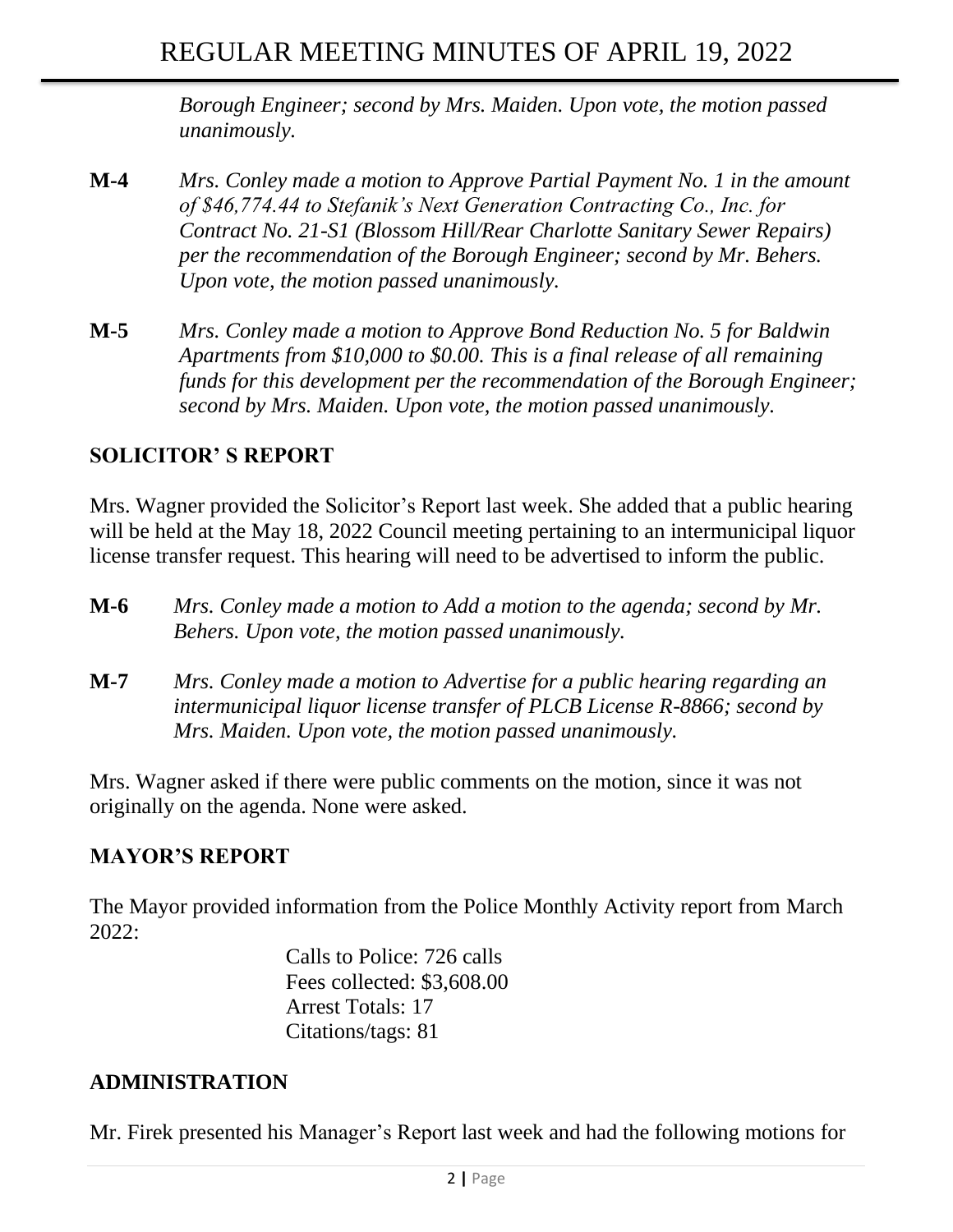Council's consideration:

**M-8** *Mrs. Conley made a motion to Advertise for Public Works summer seasonal help; second by Mr. Behers. Upon vote, the motion passed unanimously.*

Mr. Egger asked how many positions are open for summer help. Mr. Firek replied that there are two spots budgeted for this year. Candidates must be able to assist public works with tasks such as painting and cutting grass and must also reside in Baldwin Borough.

**M-9** *Mrs. Conley made a motion to Award Contract No. 22-D1 (CD 47 3.11.4) Structure Demolitions to Nate Brown Demolition, LLC in the amount of \$37,473.96; second by Mrs. Brown. Upon vote, the motion passed unanimously.*

Mr. Egger asked what is being demolished. Mr. Firek replied that there are three dilapidated structures on the South end of the Borough that are being torn down.

- **M-10** *Mrs. Conley made a motion to Adopt Ordinance No. 921 Amending Chapter 168 (Zoning) to adopt and establish a Pennsylvania State Route 51 Streetscape Enhancement Overlay District; second by Mrs. Brown. Upon vote, the motion passed unanimously.*
- **M-11** *Mrs. Conley made a motion to Adopt Ordinance No. 922 Debit Ordinance "Not-to-Exceed" regarding a refinancing of the Borough's 2017 Bonds with PNC Bank; second by Mrs. Maiden. Upon vote, the motion passed unanimously.*
- **M-12** *Mrs. Maiden made a motion to Approve Resolution No. 2022-04-10 Amending the Elm Leaf Park Swimming Pool Fee Schedule for residents and non- residents; second by Mrs. Brown. Upon vote, the motion passed unanimously.*
- **M-13** *Mrs. Conley made a motion to Approve Resolution No. 2022-04-11 Designating Salaries and Wages for Administrative and Other Personnel for the Year 2022; second by Mr. Behers. Upon vote, the motion passed unanimously.*
- **M-14** *Mrs. Maiden made a motion to Approve Resolution No. 2022-04-12 Amending the Fee Schedule for Borough Services; second by Mrs. Brown. Upon vote, the motion passed unanimously.*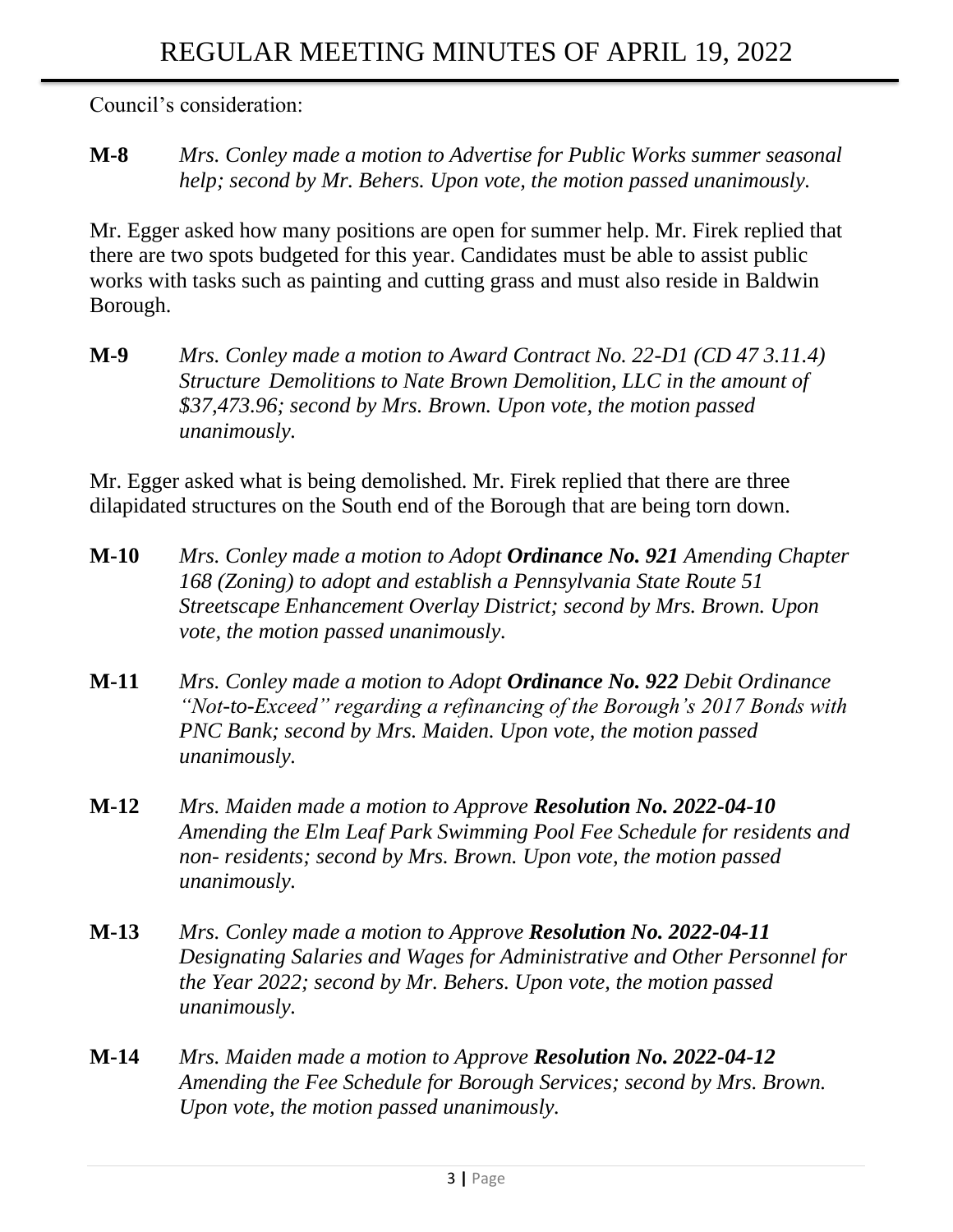#### **M-15** *Mrs. Conley made a motion to Appoint the law Firm Obermayer as special counsel for the Borough regarding the potential monetization of the Borough's Sanitary Sewer System; second by Mrs. Maiden. Upon vote, the motion passed unanimously.*

Mr. Dee asked if the fees paid are as we go or if the fee is a retainer. Mr. Firek replied that the Borough would be billed on an hourly basis and invoiced monthly for services as they are used.

**M-16** *Mrs. Conley made a motion to Approve Partial Payment No. 1 (Final) in the amount of \$194,408.04 to Stefanik's Next Generation Contracting Co., Inc. for Emergency Sanitary Sewer Repair on Hazelhurst Ave. per the recommendation of the Borough Manager; second by Mrs. Brown. Upon vote, the motion passed unanimously.*

# **FINANCE**

Mrs. Maiden's provided her report last week and had the following motions for Council's consideration:

- **M-17** *Mrs. Maiden made a motion to Accept the Treasurer's Report for March 2022; Second by Mrs. Conley. Upon vote, the motion passed unanimously.*
- **M-18** *Mrs. Maiden made a motion to [Ratify Bills in the amount of \\$1,775,280.34](https://drive.google.com/open?id=0B9Kkkw-rMfoadjkxSU1jVEZxRUE) [and approve bills in the amount of \\$1,302,590.76](https://drive.google.com/open?id=0B9Kkkw-rMfoadjkxSU1jVEZxRUE) for a total of \$3,077,871.10; Second by Mrs. Conley. Upon vote, motion passed unanimously.*

## **PUBLIC WORKS**

Mr. Dee gave his report:

- There was 1 overtime snow call out in March.
- Temporary road restoration is being done with cold patch.
- Catch basins are being checked for safety.
- **M-19** *Mr. Dee made a motion to Authorize the Borough Engineer to prepare a Conceptual /Sketch Site Plan for a new Municipal Complex/Community Center and preliminary cost estimate of same for future planning purposes; second by Mrs. Maiden. Upon vote, the motion passed unanimously.*

Mayor Depretis asked Mr. Stanton what the estimated cost will be for a sketch plan and preliminary estimate. Mr. Stanton replied that it will be "a couple thousand" to get the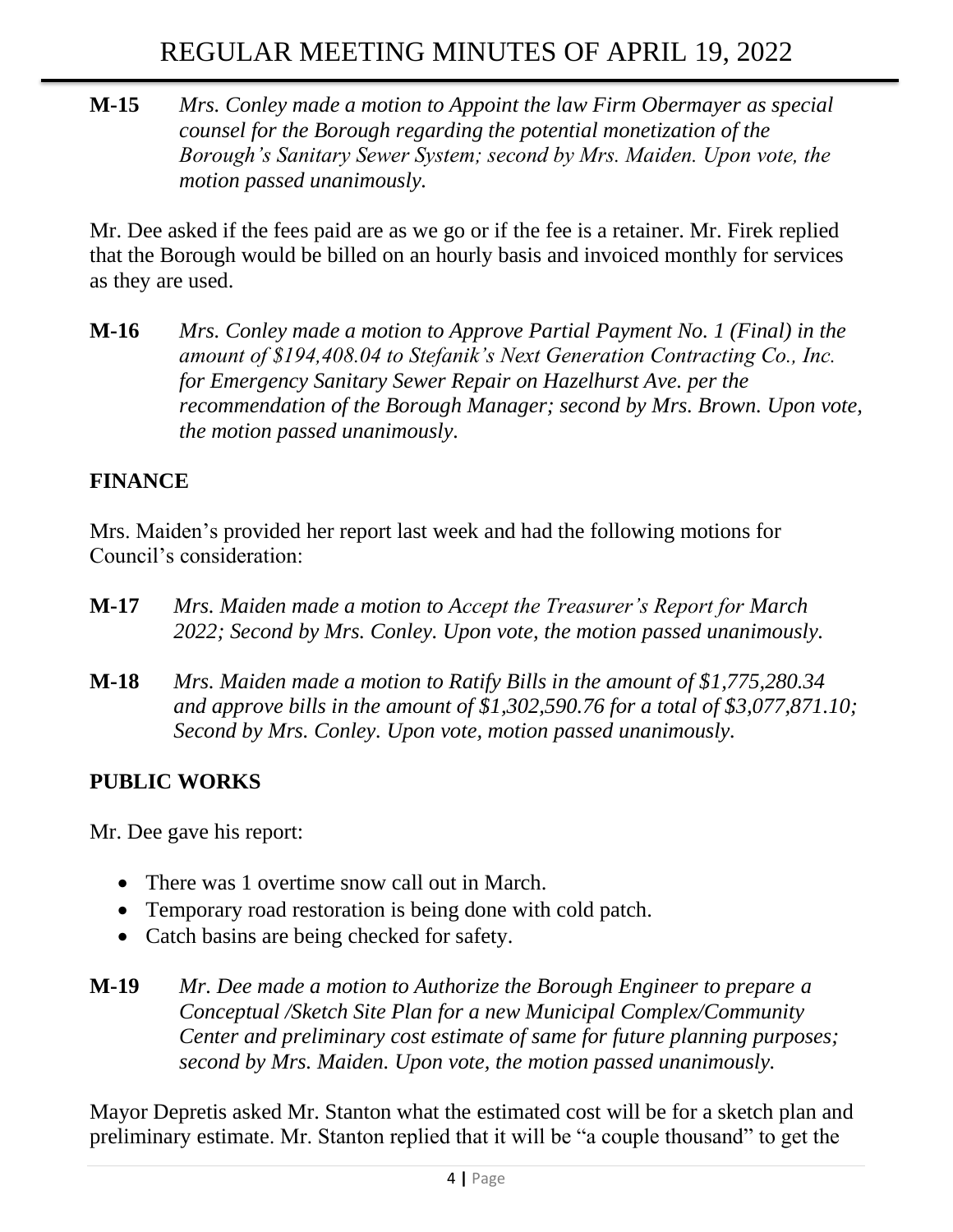plans started and identify the scope of the project. Mr. Egger asked if a committee should be formed to work with the Engineer on plans. Mr. Firek noted that this is the very early exploratory stages and that Council as a whole can get involved now and then they can form a committee when process moves forward or they can form a committee now.

# **PARKS AND RECREATION**

Mrs. Boyer provided a copy of the Blanket List to Council for approval of Elm Leaf Park rentals and had the following motions for Council's consideration:

- **M-20** *Mrs. Boyer made a motion to Approve the April Blanket List; second by Mrs. Maiden. Upon vote, the motion passed unanimously.*
- **M-21** *Mrs. Boyer made a motion to Authorize the Borough Engineer to work with Borough Staff to coordinate Concepts and Cost Estimates for potential improvements to Colewood Park for budgeting and planning purposes; second by Mrs. Conley. Upon vote, the motion passed unanimously.*

Mrs. Maiden commented that she would like to open this conversation to members of the Soccer Association so that future improvements can be prioritized to best serve their needs. A conversation occurred between Mr. Egger and Mrs. Maiden regarding plans for artificial turf. Mr. Stanton added that initial planning will include artificial turf and drainage, as well as devising a use for the land to best suit the community.

## **ZONING & PLANNING**

Mrs. Brown provided her report and had the following motions for Council's consideration:

March 2022: 109 Permits Issued \$14,806.50 fees collected

**M-22** *Mrs. Brown made a motion to Approve the Hays Woods Plan of Lots Subdivision as recommended by the Planning Commission and contingent upon them addressing the comments in LSSE's letter dated April 11, 2022; second by Mr. Behers. Upon vote, the motion passed unanimously.*

# **PUBLIC SAFETY**

Mr. Behers read the following Activity Reports: